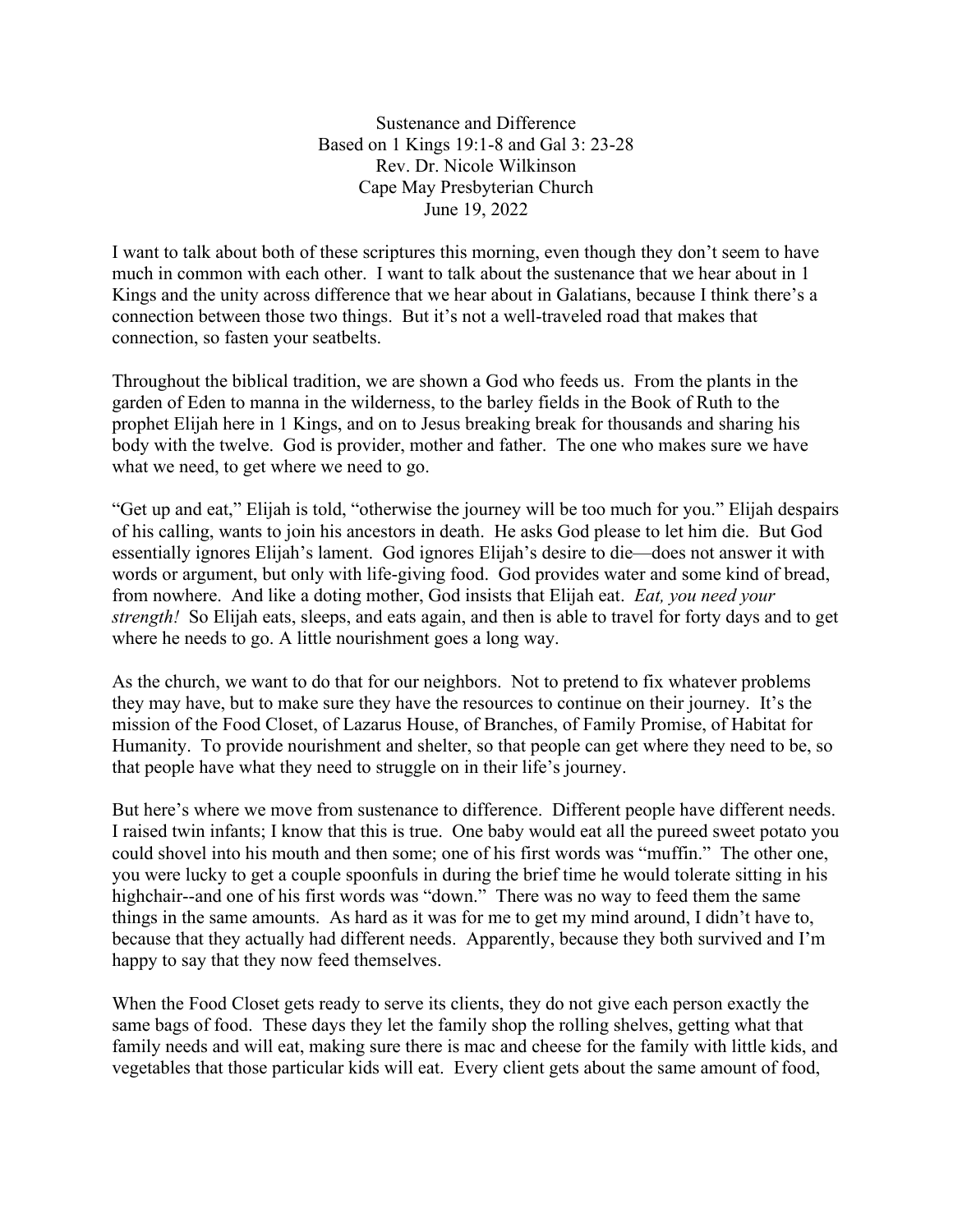per person; but every bag of groceries is different because every person coming through the door is different.

The apostle Paul tells us, in the middle of a bitter argument he is having with the church at Galatia, that we are one in Christ. That the differences we have lived out in the rest of our lives, do not apply once we have been baptized. It is a revolutionary statement and one which the church still struggles to live up to--that neither gender, nor social class, nor ethnicity affects any Christian's relationship to another. That none of that has anything to do with our relationship to God. "<sup>28</sup>There is no longer Jew or Greek," Paul tells us, "there is no longer slave or free, there is no longer male and female; for all of you are one in Christ Jesus." It's a revolutionary statement now; imagine how it would have been heard in the Roman Empire of the first century. No longer slave nor free? What exactly does that mean? Christians should no longer own slaves? Or slaves cannot be treated as slaves within the church community? And don't even get me started on male nor female—we are still trying to figure out how to live that out. In fact, we're still trying to figure each part of it out.

Paul says the differences do not exist within the Christian community, or rather they do not exist once we are baptized. But of course, people continued to be male and female within the churches he served. The enslaved were still enslaved—baptism didn't free them. The thing is there is a tension in what Paul says. We are one, across all differences of ethnicity, class, and gender. We are united, but we are not the same.

We would all like to believe that our differences do not matter. At least, we would like to believe that differences like gender and ethnicity or race don't matter. That we don't see color, that we don't care about class. You'll notice it is almost always white people who say they don't see color. Black people see color, because they have to, in order to navigate society. Just like money doesn't matter to those of us who have plenty of it; money matters a great deal to those who have none. Any difference only seems unimportant to the people who are on the winning side of it.

Sometimes in our well-meaning desire to be one body, we forget the very basic fact, that life is simply harder for some people than for others. On a good day, we can appreciate other people's music, other languages, other legends, even other scriptures. What's harder to understand is other people's different attitudes, based on their different lived experience. Life is harder for some people than for others. Maybe more importantly, whatever struggles we've overcome, wherever we are in the class, gender, ethnicity setup, it's almost certainly still true that life is harder for some people than it has been *for us*. Maybe that's really what we struggle to get our minds around. That other people, because of where they've been and what they've been through might need more nourishment, more care, more consideration than we do ourselves.

People talk about this country as a melting pot. But it just occurs to me to wonder, what's *in* a melting pot? It's definitely not food. Food doesn't melt, unless it's butter or chocolate. Apparently, the idea was melting metal. I looked it up--thank you, Google. There was a play around the turn of the last century, and it featured the following line: "America is God's Crucible, the great Melting Pot where all the races of Europe are melting and reforming!"